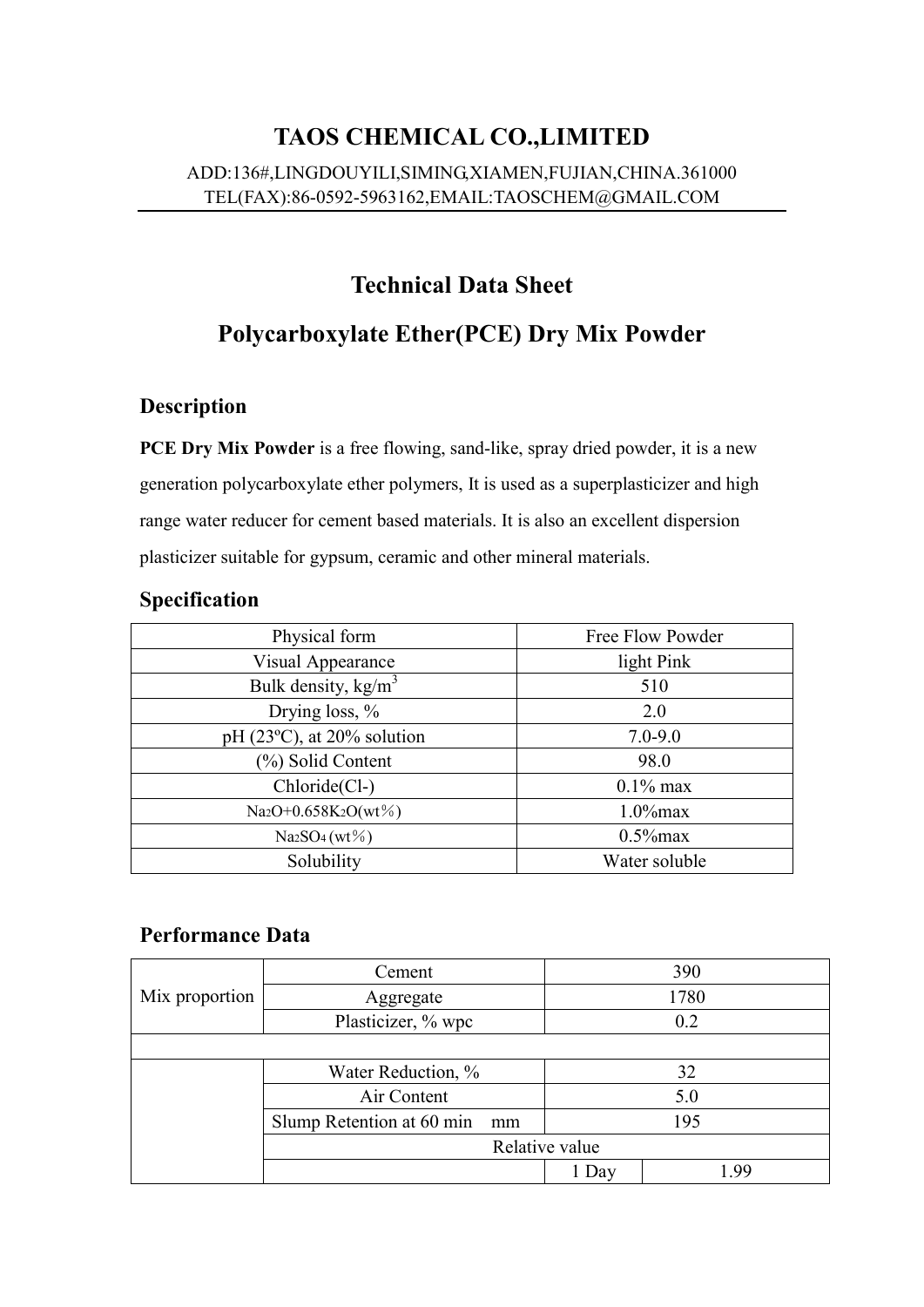| Performance | Compressive | 3 Days  | 78   |
|-------------|-------------|---------|------|
|             | strength    | 7 Days  | 1.63 |
|             |             | 28 Days | 1.36 |
|             | Bleeding    |         | 0.32 |
|             | Shrinkage   |         | 0.89 |

#### **Features**

**PCE Dry Mix Powder** has superior features:

- High-efficient water reduction up to 35%
- Excellent stability, providing long working time
- Unique homogeneous plasticizing property, thus preventing segregation and

#### bleeding

- Good disperser for various types of cements and gypsums and minerals.
- High strength improved
- Low shrink rate.

#### **Applications**

- **-** High strength concrete
- High performance concrete
- Self-leveling
- Structure grout
- Cable grout
- Repair mortar
- Floor screed / thin-overlay
- Cement coating/paint
- Gypsum, ceramic products
- Products containing silica fume, silica flour, pigment and other ultra-fine particles
- -Architectural products

#### **Dosage**

The recommended dosage of PCE Dry Mix Powder for various applications is 0.02%